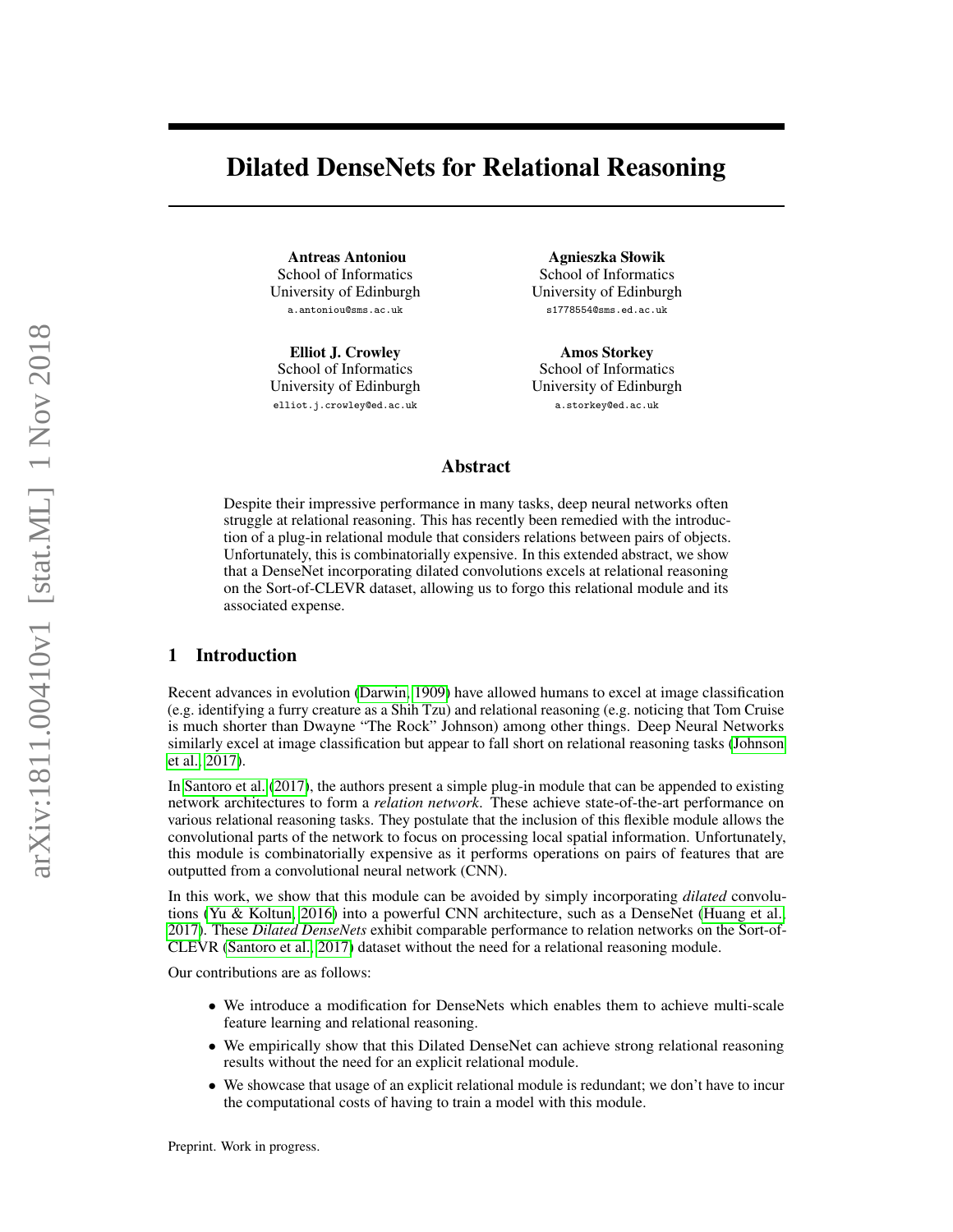## 2 Background

SORT-of-CLEVR In this work we train our models to solve SORT-of-CLEVR. This dataset introduced in [Santoro et al.](#page-3-2) [\(2017\)](#page-3-2) — consists of 10,000 images each containing squares and circles in random locations. These shapes can be one of six colours. Given an image, the task is to answer a question which can be relational (e.g. *What shape is the object closest to the blue object?*) or non-relational (e.g. *What shape is the red object?*). There are 10 relational and 10 non-relational questions in total.

Relation networks We benchmark against relation networks [\(Santoro et al., 2017\)](#page-3-2). These consist of a CNN, an LSTM [\(Hochreiter & Schmidhuber, 1997\)](#page-3-5), and a relational module. The image in each image-question pair is passed through the CNN to produce a set of *objects*: one for each 2D spatial location of the CNN output, with a corresponding feature given by the values of each channel at that location. The question is fed into the LSTM, and its output is appended to each vector of object-pair features. Finally, the relational module takes all these vectors, puts them through an MLP and takes the sum to produce an answer. All weights are learnt in an end-to-end manner.

Dilated Convolutions Dilated convolutions are effectively convolutions with expanded receptive fields. For example, in a standard convolution with  $3 \times 3$  kernels and a stride of 1, the filters scan the image in  $3 \times 3$  regions of adjacent pixels. This filter has *dilation* 1: centre-to-centre, there is a 1-pixel distance between each filtered pixel and its nearest neighbour. Now, consider the case where there is a 2-pixel distance: the filter is only applied to pixels that are in both odd-numbered rows and columns in each  $5 \times 5$  region. This is dilation 2. For dilation 3, the filter is applied to only pixels in every third row and column in each  $7 \times 7$  region, and so on. These are illustrated in Figure [1.](#page-1-0) These dilations allow a model to learn higher order abstractions without the need for dimensionality reduction. They are frequently used in segmentation networks [\(Yu & Koltun, 2016;](#page-3-3) [Romera et al., 2017a](#page-3-6)[,b\)](#page-3-7), but can also be used for model compression [\(Crowley et al., 2018\)](#page-3-8), and audio generation [\(van den Oord et al.,](#page-3-9) [2016\)](#page-3-9) among other things.



<span id="page-1-0"></span>Figure 1: An illustration showing the effect of increasing the dilation of a  $3 \times 3$  filter. For a given image patch, each coloured square corresponds to the locations at which the filter is placed. Notice that this has the effect of increasing the receptive field of the filter as dilation is incremented.

DenseNets DenseNets [\(Huang et al., 2017\)](#page-3-4) are a powerful family of architectures that encourage feature reuse. They consist of a series of repeating convolutional blocks; the outputs of earlier blocks are concatenated and form the input to later blocks. Typically this block contains either (i) a single 3 × 3 convolution, usually referred to as a *basic* block, or (ii) a bottleneck 1 × 1 convolution followed by a 3 × 3 convolution (a *bottleneck* block). Each block has the same number of output channels, this is the network's *growth rate* — it controls the rate at which the network expands. A standard DenseNet comprises of 3 *dense stages*, each consisting of a number of blocks. After each stage, a transition layer is applied, which carries out spatial dimensionality reduction using an average pooling layer and channel-wise dimensionality reduction using a bottleneck  $1 \times 1$  convolution.

## 3 Model

Our proposed model consists of a standard DenseNet utilising basic blocks, which is modified by changing the per-dense-stage convolutions to follow an exponentially increasing dilation rate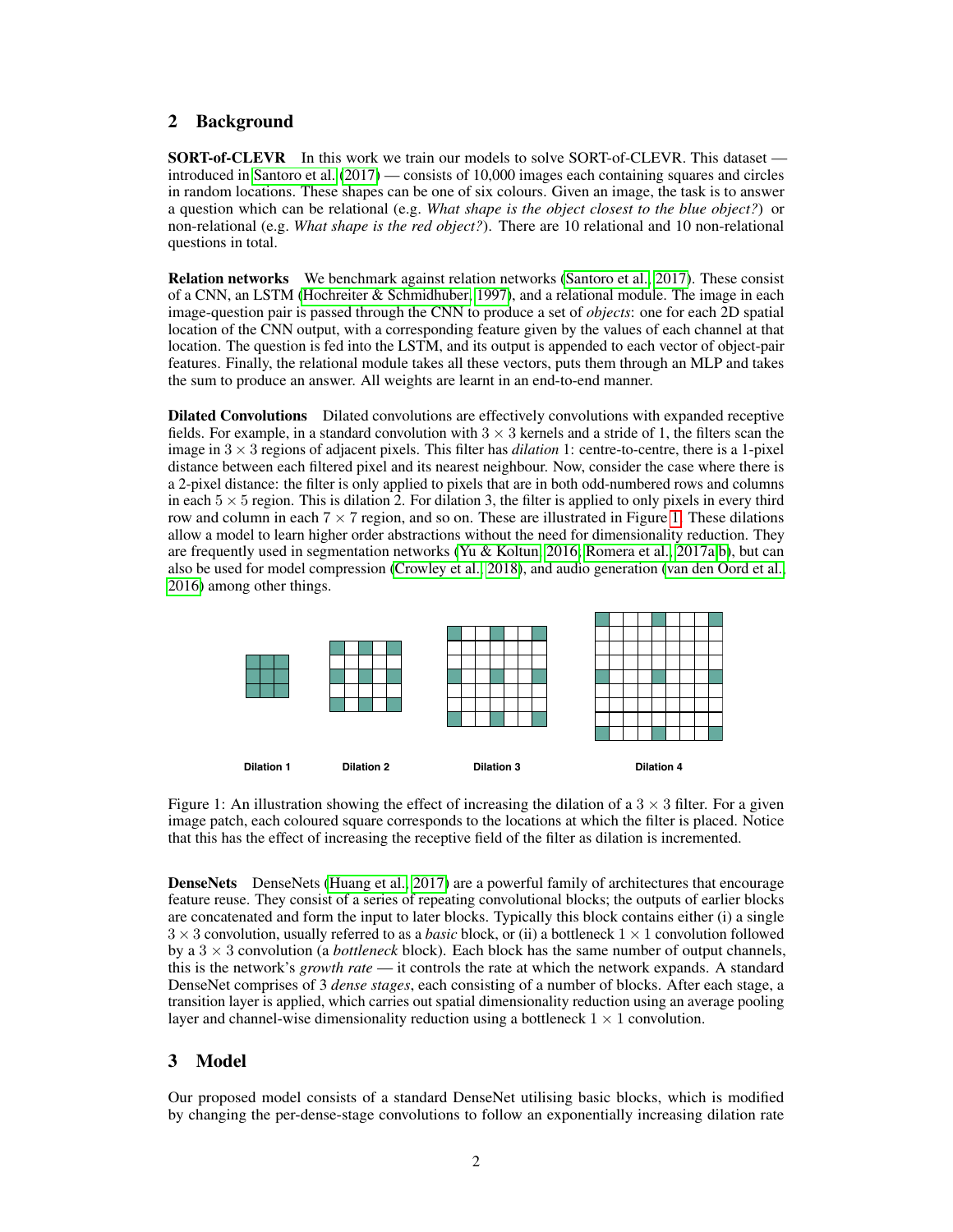<span id="page-2-0"></span>Table 1: Results on the test set of SORT-of-CLEVR: We display accuracy on the non-relational questions, accuracy on the relational questions, and the combination thereof. Means and standard deviations are given across three independent runs. CNN + MLP is a simple 4 layer neural network with an MLP.  $CNN + RN$  is the same neural network with a relational reasoning module. Our proposed network (Dilated DenseNet + MLP) achieves strong relational reasoning results, very close to those of CNN + RN, without the need for an explicit relational reasoning module. We also compare this to its undilated counterpart (DenseNet + MLP) to show that the dilations are indeed necessary.

| Model                  | Non-relational acc. | Relational acc.  | Combined acc.    |
|------------------------|---------------------|------------------|------------------|
| $CNN + MLP$            | $98.2 \pm 0.4\%$    | $65.4 \pm 1.1\%$ | $81.7 \pm 0.5\%$ |
| $CNN + RN$             | $99.7 \pm 0.1\%$    | $87.7 \pm 5.1\%$ | $93.6 \pm 2.6\%$ |
| DenseNet + MLP         | $87.3 \pm 15.7\%$   | $66.7 \pm 3.5\%$ | $76.9 \pm 7.0\%$ |
| Dilated DenseNet + MLP | $99.2 \pm 0.1\%$    | $83.7 \pm 2.3\%$ | $91.3 \pm 1.2\%$ |

assignment. The dilation rate assignment scheme can be expressed as:

$$
r_{ij} = 2^i
$$

Where  $r_{ij}$  is the dilation rate of the convolution at the *i*th block (for  $i = 0, 1, 2...$ ) of the *j*th dense stage. For example, if each stage consists of 5 blocks, each consisting of 1 convolutional layer, then those layers will have dilation rates of 1, 2, 4, 8, 16 respectively.

Specifically, we use a 16-layer DenseNet with a growth rate of 32. A compression factor of 1 is used for the transition layers.

## 4 Experiments

In this section we run experiments on the SORT-of-CLEVR dataset to test the relational, and nonrelational accuracy of different models, including our Dilated DenseNet.

We first reproduce the original relation network from [Santoro et al.](#page-3-2) [\(2017\)](#page-3-2). It consists of a standard 4 layer convolutional network with batch normalisation and ReLU activation functions, followed by a relational module, and a final softmax layer. This is denoted as CNN + RN in Table [1.](#page-2-0) We also train the same network where the relational module has been replaced by a 2-layer MLP (CNN + MLP). We can see from Table [1](#page-2-0) that while both networks succeed at non-relational reasoning, the network with a relational module attains a significantly higher relational accuracy than the one without it (87.7% vs. 65.4%). It is practically a required component in this case.

We compare these to our network consisting of a Dilated DenseNet and a 2-layer MLP (Dilated DenseNet + MLP). Notice that it attains a relational accuracy of 83.7%, a few points shy of that achieved by the relation network — and a gigantic step up from  $CNN + MLP$  — without any need for a relational reasoning module.

Finally, we train a DenseNet without dilations (DenseNet + MLP) to observe where the dilations are required for relational reasoning. It transpires that they are; not only does this network fail to perform as well as its dilated counterpart — it is only marginally better than CNN + MLP at relational reasoning — it also exhibits very high deviation in performance across three independent training runs, particularly on non-relational questions.

Implementation Details All networks are trained using the Adam optimiser [\(Kingma & Ba, 2015\)](#page-3-10) with an initial learning rate of 10<sup>-3</sup> and default momenta. This is cosine annealed to 10<sup>-5</sup> over 250 epochs. For the DenseNets we use a weight decay of  $4 \times 10^{-5}$  and a dropout rate of 0.2 in every layer. For the standard CNNs we used no weight decay and a dropout rate of 0.5 between the 2 layers of the MLP. After each epoch, we evaluate our model on a validation set. The model that performs best on the validation set across a training run is then evaluated on the test set. We perform three independent runs per network with different seeds for the model initialisation and the data provider.

## 5 Conclusion

Relational reasoning is an important task, one in which neural networks were believed to fail at without the addition of an expensive tailored module. In this work we have demonstrated that this is